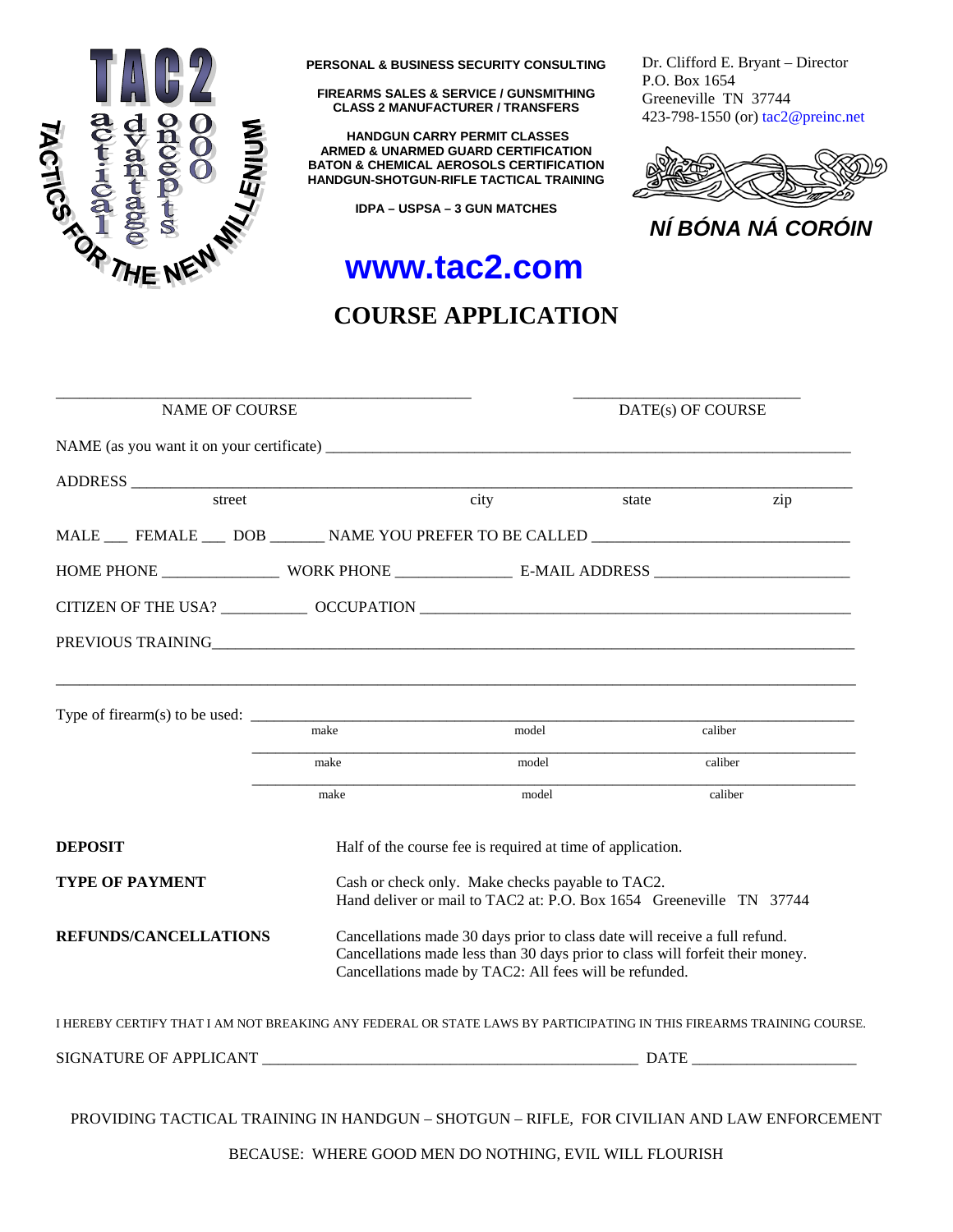

**PERSONAL & BUSINESS SECURITY CONSULTING**

**FIREARMS SALES & SERVICE / GUNSMITHING CLASS 2 MANUFACTURER / TRANSFERS** 

 **HANDGUN CARRY PERMIT CLASSES ARMED & UNARMED GUARD CERTIFICATION BATON & CHEMICAL AEROSOLS CERTIFICATION HANDGUN-SHOTGUN-RIFLE TACTICAL TRAINING**

**IDPA – USPSA – 3 GUN MATCHES** 

## **www.tac2.com**

Dr. Clifford E. Bryant – Director P.O. Box 1654 Greeneville TN 37744 423-798-1550 (or) tac2@preinc.net



*NÍ BÓNA NÁ CORÓIN*

### **ASSUMPTION OF RISK, RELEASE OF ALL CLAIMS, HOLD HARMLESS, AND COVENENT NOT TO SUE AGREEMENT**

#### (READ CAREFULLY BEFORE SIGNING)

I, \_\_\_\_\_\_\_\_\_\_\_\_\_\_\_\_\_\_\_\_\_\_\_\_\_\_\_\_\_\_\_\_\_\_\_\_\_\_\_\_\_\_\_\_\_\_\_\_\_\_\_\_\_\_\_\_\_\_\_\_\_\_\_\_\_\_\_\_\_\_\_(hereinafter referred to as "student"), by my execution of this document,

agree, acknowledge, admit, and represent that I have carefully read and fully understand the terms of this agreement. Student (the persons whose signature appears at the beginning and at the end of this agreement) desires upon paying the required fees and deposits, to enroll and participate in the TAC2 –TACTICAL ADVANTAGE CONCEPTS 2000, course of instruction. Even upon tender of fees and deposits; however, student will be refused that opportunity if the student refuses to carefully read and then execute this agreement.

STUDENT BY HIS OR HER EXECUTION OF THIS DOCUMENT, ACKNOWLEDGES, ADMITS AND REPRESENTS:

- 1. that there is valid and sufficient consideration to the student to secure student's performance of this agreement; and
- 2. that this agreement itself is the "offer" to student: and
- 3. that student's signature on this agreement is absolute and conclusive evidence of the "acceptance" of the offer: and
- 4. that student is legally competent, capable and qualified to execute this agreement (including but not limited to being of sound mind, at least 18 years of age, is not limited by any court order, and is not impaired by any mind altering substances): and
- 5. that this agreement is binding on student as well as student's heirs, executors, administrators and assigns: and
- 6. that student is mentally and physically capable, in all respects to safely complete the TAC2 instructional course, and IS NOT MENTALLY NOR PHYSICALLY HANDICAPPED IN ANY MANNER: and
- 7. that student is aware of the risks and hazards inherent to participate in such a course involving manipulation, by the student and others of firearms, ammunition and other dangerous weapons and hereby ELECTS, VOLUNTARILY, TO UNDERTAKE AND ASSUME ALL RISKS AND HAZARDS, KNOWING THAT SUCH RISKS ARE HAZARDOUS AND DANGEROUS: and
- 8. THAT STUDENT VOLUNTARILY AGREES TO ASSUME ALL RISKS, DAMAGES, OR INJURIES, INCLUDING DEATH, THAT MAY BE SUBSTAINED BY THE UNDERSIGNED WHILE PARTICIPATING IN THE "TAC2" INSTRUCTIONAL COURSE OR WHILE BEING ON THE PREMISES: and
- 9. That student will exercise extreme caution and care at all times, with all weapons, ammunition and equipment while on, and traveling to and from, the premises; 10. And that while using firearms in the TAC2 instructional course, student agrees to strictly abide by the four (4) following rules. Acknowledging by student's signature hereon that failure to recognize said four (4) rules will likely result in injury or death to student or others for which the undersigned is responsible (**initial** 
	- **each statement, (A,B,C,D), if you understand**): A. ALL FIREARMS ARE ALWAYS ASSUMED TO BE LOADED.
	- B. NEVER POINT THE MUZZLE OF A FIREARM AT ANYTHING YOU ARE NOT WILLING TO DESTROY.
	- C. NEVER PUT YOUR FINGER ON THE TRIGGER OF ANY FIREARM UNTIL THE FIREARM'S SIGHTS ARE ON THE TARGET.
	- D. ALWAYS BE SURE OF YOUR TARGET AND WHAT IS BEHIND IT AND WHAT IS INLINE WITH IT BEFORE FIRING.
- 11. That all of the firearms and/or ammunition and any other weapons or equipment, if any, furnished by the student and which student intends to use in the instructional course, are safely operable, in excellent condition, and free of all defects: and
- 12. That student is completely familiar with, and capable of, safe handling, loading and firing of firearms including those firearms to be used by student in the TAC2 course of instruction, except in a BASIC FIREARMS SAFETY/HANDLING course, in which said training will be taught: and
- 13. THAT OTHER PERSONS WILL ALSO BE LOADING, MANIPULATING AND FIRING FIREARMS AND USING OTHER WEAPONS IN CLOSE PROXIMITY TO STUDENT DURING THE TAC2 INSTRUCTIONAL COURSE WHICH INCLUDES SIMULATED COMBAT SITUATIONS AND WHICH STUDENT UNDERSTANDS IS INHERENTLY DANGEROUS AND HAZARDOUS, BUT STUDENT VOLUNTARILY ASSUMES ALL THOSE RISKS: and
- 14. That student is voluntarily participating in the TAC2 instructional course, and is not under any compulsion to participate is said course, and that type of training is available elsewhere, and is not an "essential service".
- 15. THE STUDENT HAS READ THE FOREGOING, UNDERSTANDS IT, AND SIGNS VOLUNTARILY NOT ACTING UNDER ANY FRAUD, DURESS, OR **COERCION**
- 16. FURTHER, IT IS THE STUDENT'S EXPRESSED INTENTION THAT THE INDEMNIFICATION PROVIDED IN THIS AGREEMENT SHALL INDEMNIFY AND HOLD HARMLESS "TAC2" AND/OR THEIR OFFICERS, DIRECTORS, AGENTS, EMPLOYEES, OR INSTRUCTORS FOR THE CONSEQUENCES OF THEIR OWN NEGLIGENCE, GROSS NEGLIGENCE, INTENTIONAL TORT, BREACH OF WARRANTY, STRICT LIABILITY IN TORT, PRODUCT DEFECT, OR OTHER TORT LIABILITY, AND FOR VIOLATION OF ANY STATUTE, ORDINANCE, REGULATION, OR RULE, AND REGARDLESS OF WHETHER SUCH CONDUCT WAS OR IS THE SOLE, CONCURRENT, OR OTHER CAUSE OF THE ALLEGED OCCURANCE, EVENT, INJURY, OR DAMAGE: and
- 17. The student asserts that he/she has never been convicted of a crime in any jurisdiction, whether federal, state, local, or foreign, which would preclude him/her from participating in firearms or any other weapons training.
- 18. The student further agrees and accepts that his/her participation in the course may be terminated at any time during the course of instructions by any director, agent, instructor, or employee of TAC2 or by the owner of any private property or authorized agent of any public property where course is being held and for any reason deemed appropriate by any director, agent, instructor, or employee, of TAC2 or by the owner or authorized agent of said premises or properties.